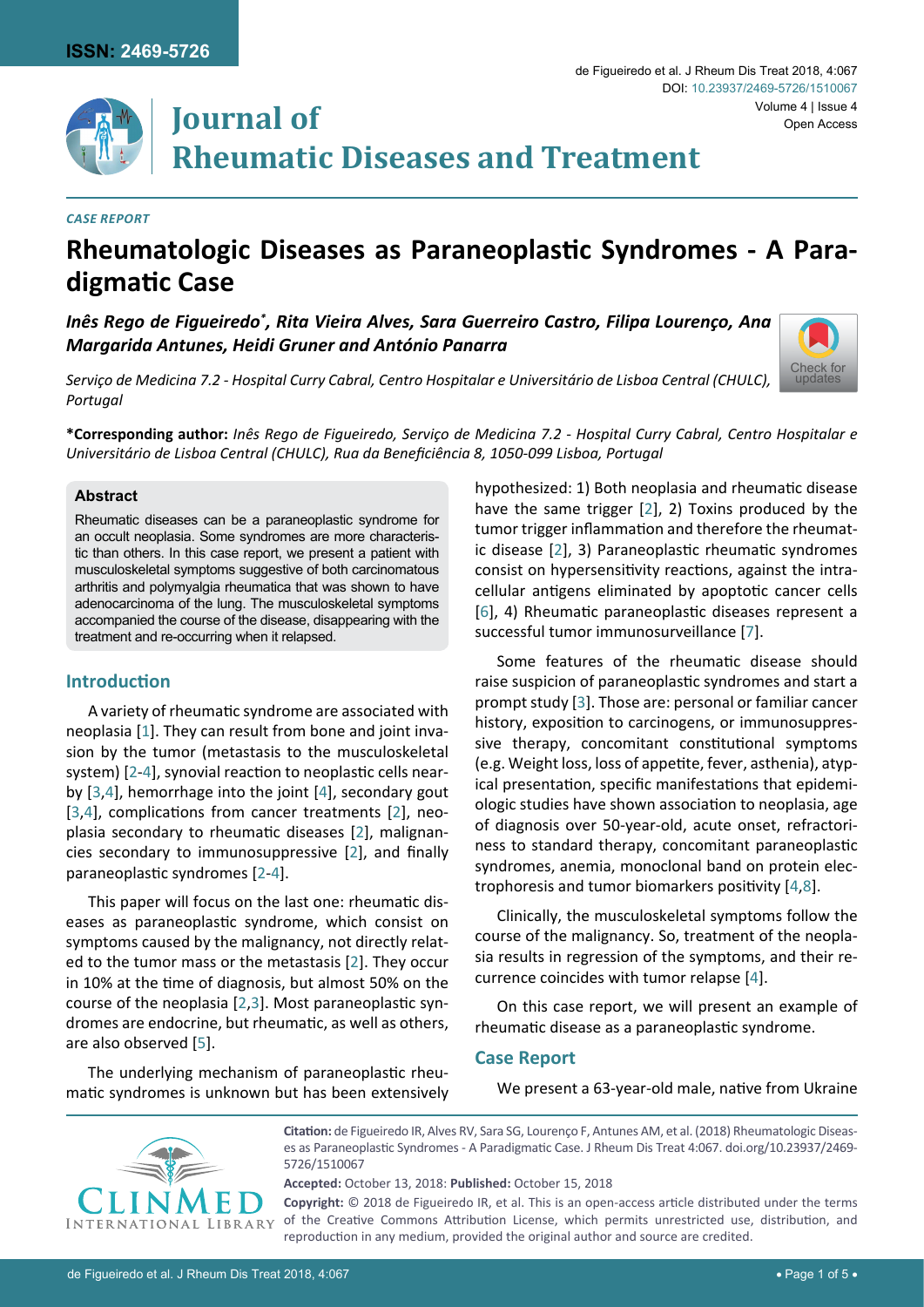but living in Portugal, who works in constructions and smoker (15 pack-years). He presents on the emergency department with a 3 months course of polyarthralgia on small and medium joints. He also complained of reduction on proximal strength on scapular belt and significant weight loss > 15 kgs.

On the clinical examination, he presented with arthritis of the small and medium joints of hands and wrist (red, hot, swollen joints with palpable synovitis), and inability to elevate upper members. He had no palpable lymph nodes or other significant change on the clinical observation.

Laboratory revealed slight anemia (hemoglobin 11.3 g/L, hematocrit 34.4%, normocytic normochromic), with elevation of inflammatory parameters such as leukocytosis of 14.900/L (neutrophils 10.650/L, eosinophils 0.99/L, basophils 0.14/L, and monocytes 1.24/L), C-reactive protein (CRP) 59 mg/L and erythrocyte sedimen-

<span id="page-1-0"></span>

**Figure 1:** Chest radiography revealing an opacity on right hemithorax lung base.

<span id="page-1-1"></span>Ĩ

tation rate (ESR) of 62  $mm<sup>3</sup>$ . Iron kinetic showed free iron 17 ug/dL (reference values 65-175 ug/dL), transferrin 1.61 g/L (reference values 1.63-3.44 g/L), transferrin saturation 8.8% (reference values 20-40%), and ferritin 259.3 ng/mL (reference values 21.81-274.66 ng/mL). B12 vitamin was below 125 pg/mL (reference values 187-883 pg/mL), with normal level of folic acid 4.3 ng/ mL (reference values 3.1-20 ng/mL). Muscle enzymes were below normal with creatinine kinase 10 U/L (reference values 30-200 U/L) and myoglobin of 16.3 ng/mL (reference values below 154.9 ng/mL). Kidney and liver function enzymes were between normal levels. Thyroid function normal with thyroid-stimulation hormone (TSH) 1.92 uUI/mL (reference values 0.35-4.94 uUI/mL) and free thyroxine (FT4) 1.06 ng/dL (reference values 0.7-1.48 ng/dL). Total prostate-specific antigen (PSA) 1.76 ng/mL (reference values below 4 ng/mL). Protein electrophoresis revealed an alpha 1 peak suggestive of inflammation, of 17.7% (reference values 7.1-11.8%). Immunology showed a positive anti-nuclear antibody of 1/160 titer, speckled fine granular pattern. Rheumatoid Factor, anti-citrullinated protein antibodies were negative, as well as anti-ds DNA antibody and extractable nuclear antigen antibodies. Infectious serologies were also negative for hepatitis B and C, human immunodeficiency virus (HIV), and cytomegalovirus (CMV) (IgG positive revealing previous contact, but IgM negative).

Chest radiography had an opacity on right hemithorax, on the lung base ([Figure 1](#page-1-0)). The patient also performed a hands radiography that revealed no erosions [\(Figure 2](#page-1-1)). A full body computerized axial tomography (CT) scan was done to exclude neoplasia revealing "hypercaptant lymph node on supra-clavicular fossa 18 × 14 mm. Alveolar condensation without the bronchogram sign, rounded with hipocaptant regions suggestive of necrosis with pleural contact on right basal pyramid.



**Figure 2:** Hands and wrists radiography (right hand) with no erosions.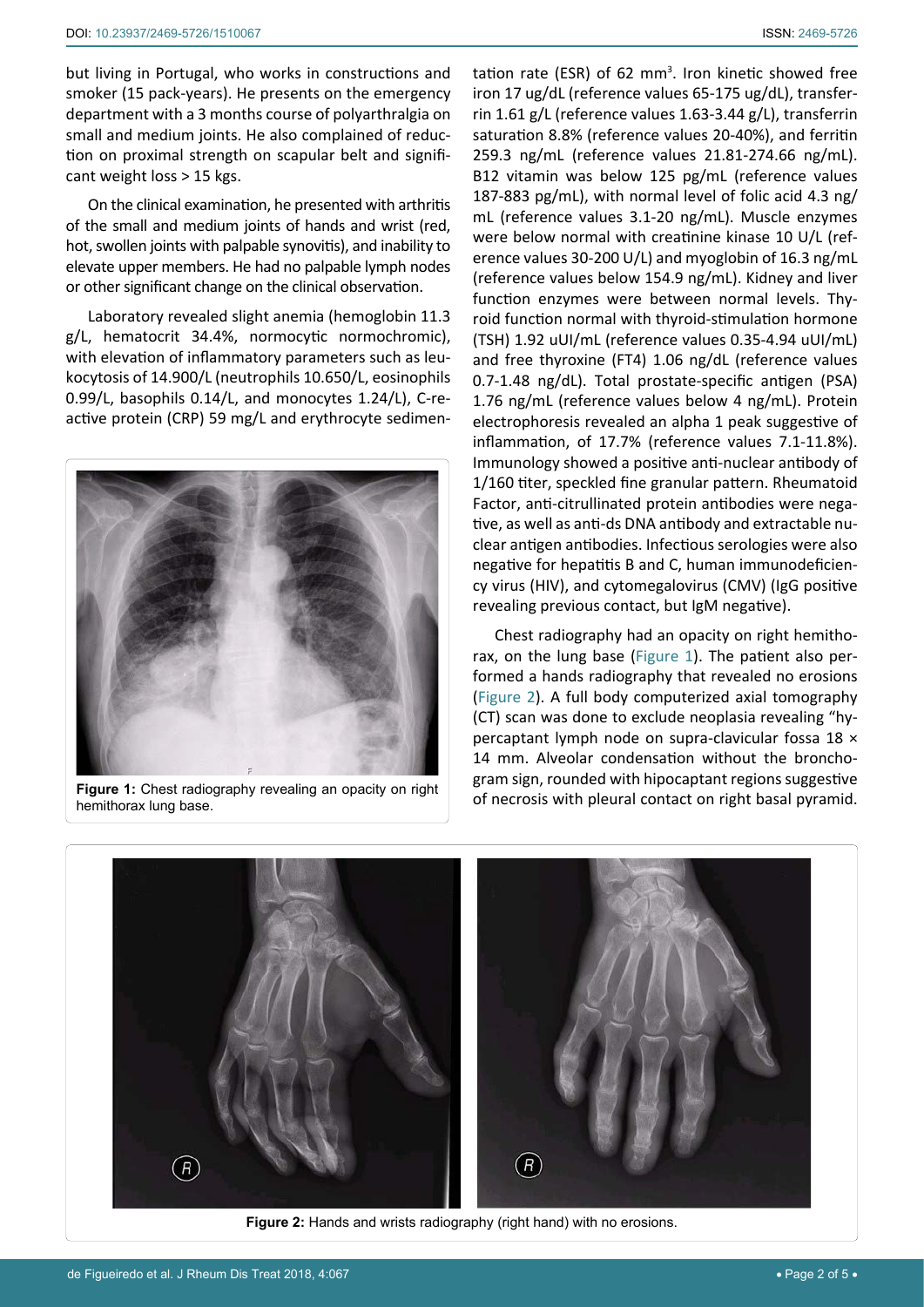<span id="page-2-1"></span>Ī



**Figure 3:** Chest CT: Alveolar condensation without the bronchogram sign, rounded with hipocaptant regions suggestive of necrosis, with pleural contact on right basal pyramid, lung window (A), and liver window (B).

<span id="page-2-0"></span>

Bronchi caliber reduction. Lymph node conglomerates and hipocaptant lymph nodes pre-vascular and para-tracheal on the right. These aspects are suggestive of primary lung lesion ([Figure 3](#page-2-1)).

A bronchofibroscopy was performed revealing "Reddish and irregular mucosa. Occlusion of inferior right and medium bronchi. Abundant secretions which were aspirated. Indirect signs of neoplasia".

Bronchi cytology was positive for neoplastic cells characterized as non-small cell carcinoma. A biopsy was performed on the right inferior lobe mass which was positive for thyroid transcription factor 1 (TTF-1) and negative for cytokeratin 5/6 favoring adenocarcinoma of the lung as final diagnosis.

A Positron emission tomography/Computer tomography (PET-CT) staged the malignancy as T3/4N3M0 - IIIB, with an Eastern Cooperative Oncology Group (ECOG) performance status of 2 due to the musculoskeletal symptoms. He was started on chemotherapy with cisplatin and vinorelbin. His musculoskeletal symptoms regressed completely with cancer directed therapy.

Five months after the diagnosis, he was rushed to emergency hospital with tonic-clonic seizures and a head CT revealed a "right subcortical temporal hyperdense expansive lesion, with central necrosis and peri lesional edema" ([Figure 4\)](#page-2-0). This was further confirmed by magnetic resonance (MRI), which also excluded secondary lesions ([Figure 5](#page-3-0)).

The tumor was restaged as stage IV. He was submitted to metastasis ablation with gamma knife radiosurgery, however there was progression of the lesion on subsequent head CT's. Once again, he presented with polyarthritis of hands and wrists and proximal muscle weakness of the scapular belt, which maintained.

He had several episodes of pneumonia with admission to the hospital. The patient had increasing functional limitation and was admitted to a continued care unit where eventually died.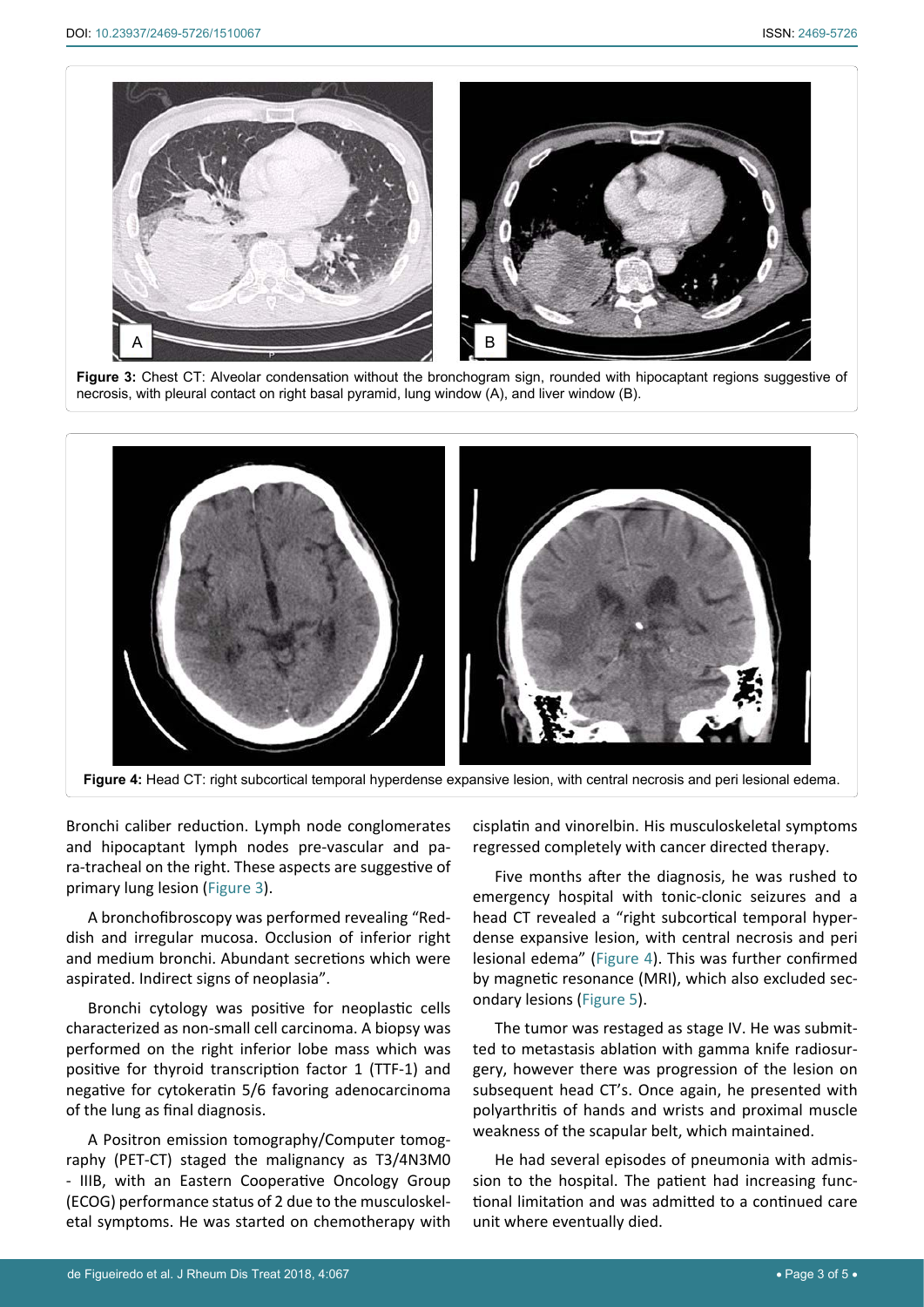<span id="page-3-0"></span>Ī



**Figure 5:** Head MRI: intra-axial lesion, round, 13 mm diameter, cortical-subcortical transition of anterior region of the right superior temporal circumvallation. The aspect is solid, hipointense on T1 (A) and isointense with grey substance on T2 (B), with moderate reinforce with gadolinium injection. Extensive perilesional vasogenic edema on the right temporal lobe.

| <b>Table 1: Laboratory results.</b> |                        |                             |                        |
|-------------------------------------|------------------------|-----------------------------|------------------------|
| <b>Laboratory value</b>             | <b>Reference value</b> | <b>Laboratory value</b>     | <b>Reference value</b> |
| Hemoglobin 11.3 g/L                 | 12-15 g/L              | Transferrin saturation 8.8% | 20-40%                 |
| Mean Globular Volume 88.7 fL        | 78-96 fL               | B12 vitamin $<$ 125 pg/mL   | 187-883 pg/mL          |
| Mean Corpuscular Hemoglobin 27.8 pg | 26-33 pg               | Folic acid 4.3 ng/mL        | 3.1-20 ng/mL           |
| Leukocytes 14.900/L                 | $4.5 - 11/L$           |                             |                        |
| Neutrophils 10.650/L                | $2.0 - 8.5 / L$        |                             |                        |
| Eosinophils 0.99/L                  | $0.0 - 0.6$ /L         | CRP 59 mg/L                 | $< 5$ mg/L             |
| Basophils 0.14/L                    | $0.0 - 0.1$ /L         |                             |                        |
| Monocytes 1.24/L                    | $0.2 - 1.0/L$          |                             |                        |
| ESR 62 mm/h                         | $< 16$ mm/h            | Creatinine kinase 10 U/L    | 30-200 U/L             |
| Free iron 17 ug/dL                  | 65-175 ug/dL           | Myoglobin 16.3 ng/mL        | $<$ 154.9 ng/mL        |
| Transferrin 1.61 g/L                | 1.63-3.4 $g/L$         | <b>TSH 1.92 uUI/mL</b>      | 0.35-4.94 uUI/mL       |
|                                     |                        | Free T4 1.06 ng/dL          | $0.7 - 1.48$ ng/dL     |
| Ferritin 259.3 ng/mL                | 4.63-204 ng/mL         | Total PSA 1.76 ng/mL        | $<$ 4 ng/mL            |

## <span id="page-3-1"></span>**Table 1:** Laboratory results.

### **Discussion/Conclusion**

This patient presented with a rheumatologic paraneoplastic syndrome with musculoskeletal symptoms, which prompt etiologic study heralded the discovery of an asymptomatic adenocarcinoma of the lung. Despite the rapid diagnosis and treatment, the patient succumbed to the malignancy.

The musculoskeletal symptoms were suggestive of both carcinomatous polyarthritis and polymyalgia rheumatica.

Carcinomatous polyarthritis (or paraneoplastic polyarthritis) is a seronegative form of inflammatory arthritis [[2,](#page-4-0)[4](#page-4-4),[9](#page-4-10)]. The association between the arthritis and cancer is well known [[9](#page-4-10)], but a temporal relationship is necessary for a paraneoplastic syndrome to be assumed [[3](#page-4-3),[4](#page-4-4),[10](#page-4-14)]. Usually the symptoms appear 8-12 months before the malignancy development [[3](#page-4-3),[11](#page-4-8)]. It has an average age of onset of 54, 2 years with a male to female ratio of 1.7:1 [[12](#page-4-9)]. The most frequent malignancies are hematologic (about 1/3), but lung (in men) [\[3](#page-4-3),[4](#page-4-4),[9](#page-4-10)], breast (in female) [[3](#page-4-3),[4](#page-4-4),[9](#page-4-10)], colon, ovarian and gastric have also been described [\[2](#page-4-0)[,12](#page-4-9)]. The pathogenesis seems to be related to immune mechanisms such as cytokines and cytotoxic lymphocytes [\[13\]](#page-4-11) and circulating immune complexes [\[3](#page-4-3),[4](#page-4-4),[14](#page-4-12)].

With a variable clinical presentation, it often resembles to rheumatoid arthritis (RA) [[2-](#page-4-0)[4\]](#page-4-4), particularly late-onset RA [[15](#page-4-13)], however some features set them apart ([Table 1](#page-3-1)). It usually has an acute, rapid onset, with asymmetrical lower extremity involvement, with no nodules or deformities [[2](#page-4-0)-[4](#page-4-4)]. It is accompanied by elevation of inflammatory markers (CRP and ESR), and usually seronegative for anti-citrullinated protein antibodies